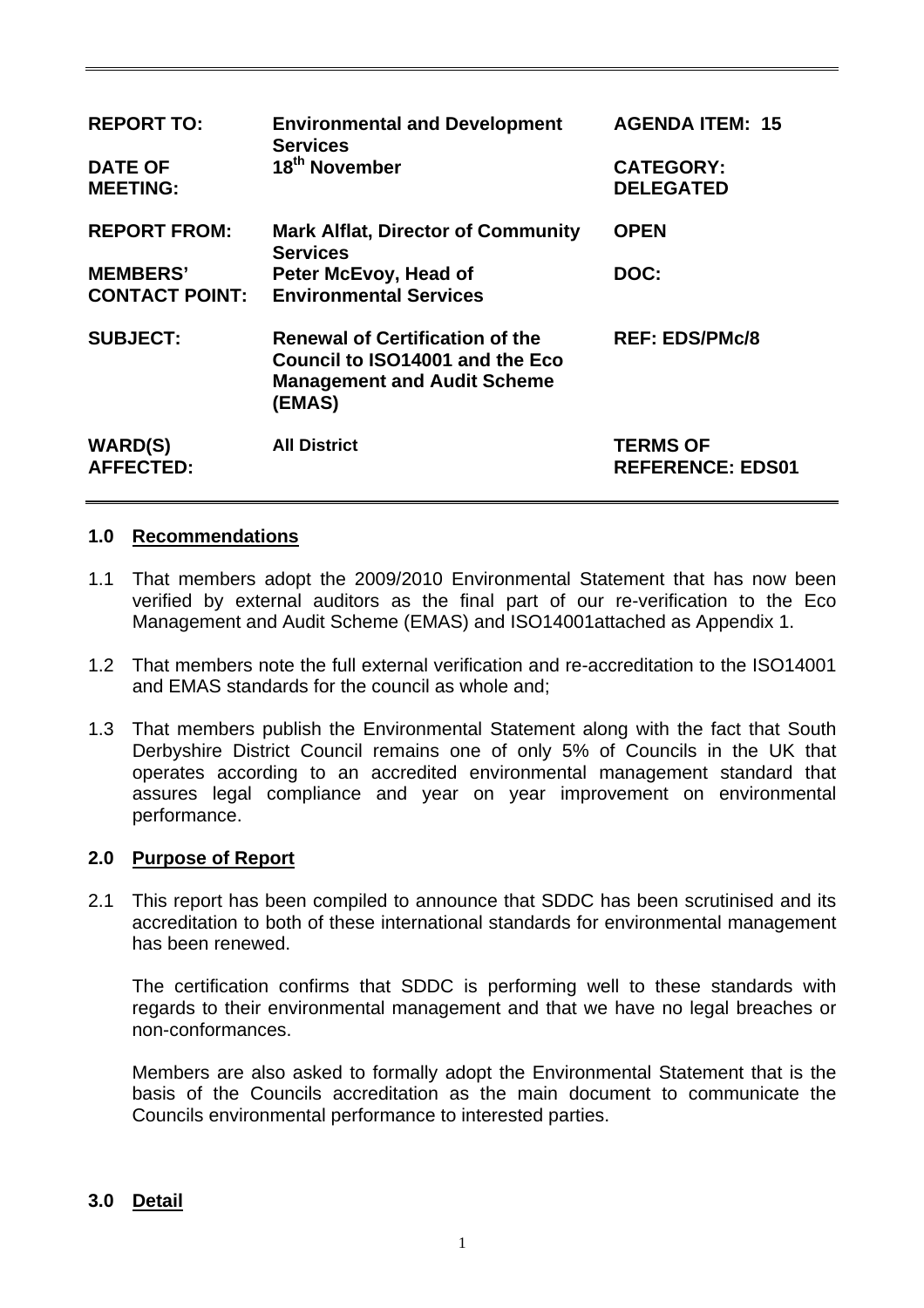- 3.1 The authority was first accredited to both ISO14001 and EMAS in August 2009, putting it in the top 5% of authorities in the UK for environmental management.
- 3.2 The purpose of such a management system is to ensure complete legal compliance with environmental protection law and to assure the organisation takes a rational and progressive approach to year on year improvement in its environmental performance.

Generally speaking the council's performance in reducing its impact on the environment has been good over the past twelve months. Anomalies identified in the report have already been addressed and should lead to further improvements over the course of the year.

 **The information in the Environmental Statement must comply with and be**  validated by an external environmental verifier as being;

- (a) accurate and non deceptive;
- (b) substantiated and verifiable;
- (c) relevant and used in an appropriate context or setting;
- (d) representative of the overall environmental performance of the organisation;
- (e) unlikely to result in misinterpretation;
- (f) significant in relation to the overall environmental impact, and makes reference to the organisation's latest environmental statement from which it was drawn.

The challenge of becoming re-accredited to the schemed was complicated due to a new version of the EMAS standard being released. This led to increased reporting requirements and the need for additional information over and above the previous years statement. However it is hoped that these changes make the environmental statement easier to read and understand.

- 3.3 The Council's Environmental Statement has been verified by the auditors SGS as meeting this new version of the EMAS standard.
- 3.4 In achieving this standard the Council is also eligible to receive the ISO14001 award.

Some of the improvements prompted by the EMAS process and leading to the improved results include;

- 1) Better boiler controls at the depot
- 2) Improved Jet washing facility
- 3) Waterless urinals at Civic Offices
- 4) PIR sensors in public/shared areas at the Civic Offices
- 5) The internal recycling system
- 6) Improved disposal of oily waste at the depot (whilst saving money)
- 7) Improved boiler control system at Greenbank Leisure Centre
- 8) Voltage optimisation at Greenbank Leisure Centre
- 3.5 Further improvements made and scheduled will register in next years statement including ;
	- 1) More efficient lighting in the offices of the Civic Offices
	- 2) Flange and valve insulation at Green Bank and Civic Offices
	- 3) Voltage optimization at the Civic Offices
	- 4) Replacement of boilers at the Civic Offices.
	- 5) LED Lighting for Christmas period.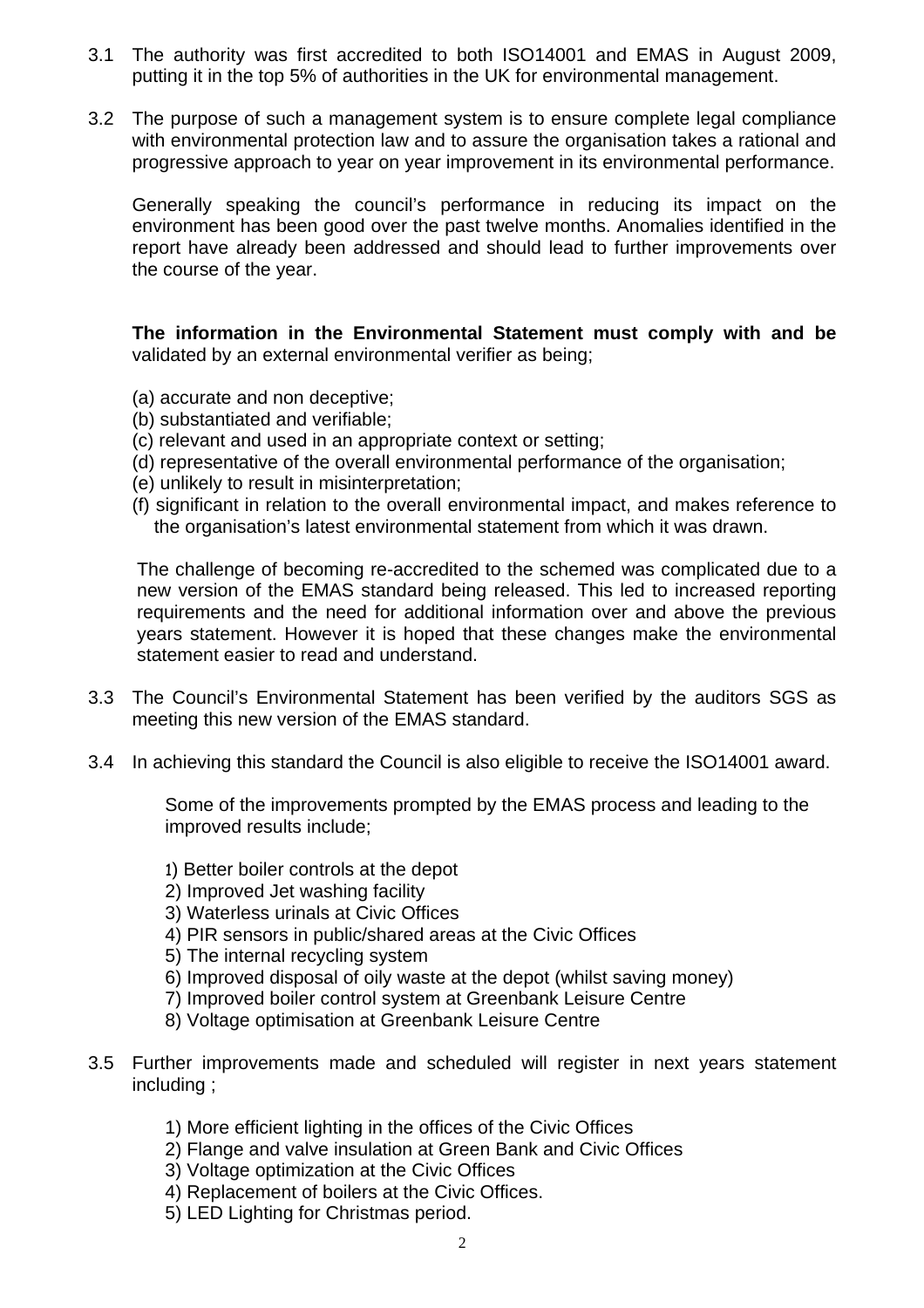# **4.0 Financial and Resource Implications**

4.1 Through the activities of EMAS including training and promotion of awareness, between the period 01/04/2009 – 31/03/2010 we have made substantial progress which offers a beneficial consequence of a saving amounting to £39,236 on reduced utility bills alone

|              | Electricity (kWh)              |                                  |                      |                                               | Gas (kWh)                      |                                  |                      | Water $(m^3)$           |                                  |                      |                                                      |
|--------------|--------------------------------|----------------------------------|----------------------|-----------------------------------------------|--------------------------------|----------------------------------|----------------------|-------------------------|----------------------------------|----------------------|------------------------------------------------------|
| Year         | <b>Civic</b><br><b>Offices</b> | <b>Darklands</b><br><b>Depot</b> | Greenbank<br>Leisure | <b>Rosliston</b><br><b>Visitors</b><br>Centre | <b>Civic</b><br><b>Offices</b> | <b>Darklands</b><br><b>Depot</b> | Greenbank<br>Leisure | Civic<br><b>Offices</b> | <b>Darklands</b><br><b>Depot</b> | Greenbank<br>Leisure | <b>Rosliston</b><br><b>Visitors</b><br><b>Centre</b> |
| 2007/2008    | 423,831                        | 94,751                           | 661,835              |                                               | 358,705                        | 405,484                          | ,910,640             | 1,177                   | 1,910                            | 7,362                | 17,453                                               |
| Total        | 1,180,417                      |                                  |                      |                                               | 2,674,829                      |                                  |                      | 27,902                  |                                  |                      |                                                      |
| 2008/2009    | 402,603                        | 69.769                           | 613.343              | 117.583                                       | 292.166.0                      | 533,110                          | ,700,397             | 1,644                   | 2,282                            | 6,516                | 6,298                                                |
| Total        | 1,085,715                      |                                  |                      |                                               | 2,525,673                      |                                  |                      | 16,740                  |                                  |                      |                                                      |
| 2009/2010    | 397,290                        | 99,668                           | 576.829              | 131.933                                       | 349,616                        | 352,861                          | .598,151             | 1,009                   | 1462                             | 7452                 | 4904                                                 |
| <b>Total</b> | 1,205,719                      |                                  |                      |                                               | 2,300,628                      |                                  |                      | 14.827                  |                                  |                      |                                                      |

Table 4.1a (*figures provided by Property Services*)

#### Table 4.1b

|           | <b>Electricity (kWh)</b> |                                  |                      |                                               | Gas (kWh)                      |                                  |                      | Water $(m^3)$           |                                  |                      |                                                      |
|-----------|--------------------------|----------------------------------|----------------------|-----------------------------------------------|--------------------------------|----------------------------------|----------------------|-------------------------|----------------------------------|----------------------|------------------------------------------------------|
| Year      | Civic<br><b>Offices</b>  | <b>Darklands</b><br><b>Depot</b> | Greenbank<br>Leisure | <b>Rosliston</b><br><b>Visitors</b><br>Centre | <b>Civic</b><br><b>Offices</b> | <b>Darklands</b><br><b>Depot</b> | Greenbank<br>Leisure | Civic<br><b>Offices</b> | <b>Darklands</b><br><b>Depot</b> | Greenbank<br>Leisure | <b>Rosliston</b><br><b>Visitors</b><br><b>Centre</b> |
| 2007/2008 | £37.045                  | £9,156                           | £52,408              |                                               | £10.744                        | £12.063                          | £55.338              | £3,959                  | £8,265                           | £12,133              | £12,646                                              |
| Total     | £98,609                  |                                  |                      |                                               | £78,145                        |                                  |                      | £37,003                 |                                  |                      |                                                      |
| 2008/2009 | £43.177                  | £6.744                           | £61.850              | £13.521                                       | £13.657                        | £24.769                          | £68,570              | £8,383                  | £14.712                          | £11,984              | £3,968                                               |
| Total     | £111,771                 |                                  |                      |                                               | £106,996                       |                                  |                      | £39,047                 |                                  |                      |                                                      |
| 2009/2010 | £41.877                  | £9,135                           | £57,991              | £15.335                                       | £12,482                        | £13.283                          | £46.269              | £3,324                  | £5,201                           | £9,691               | £3,990                                               |
| Total     | £124,338                 |                                  |                      |                                               | £72.034                        |                                  |                      | £22.206                 |                                  |                      |                                                      |

- 4.2 Many improvements have also been funded from mainstream budgets once the business case had been identified by the EMAS officer e.g. from Corporate buildings improvements planned from Property Services Repairs programme Capital, Leisure and Housing. More of this type of investment may be required and members may be approached if investment opportunities are identified that exceed such resources.
- **4.3** Further improvements have been invested in this financial year, which should further improve performance over the coming financial year.

## **5.0 Corporate Implications**

5.1 The Corporate Plan has a major focus on sustainable growth and also high standards of corporate governance. The establishment of this Environmental Management System contributes to both. It provides the management mechanism to deliver the year on year improvements required if the Council's own activities are to become more sustainable over time. It also ensures that the Council itself can be confident about its own compliance with all legal requirements pertaining to the environment including new impositions as they arrive, which is both a hallmark of